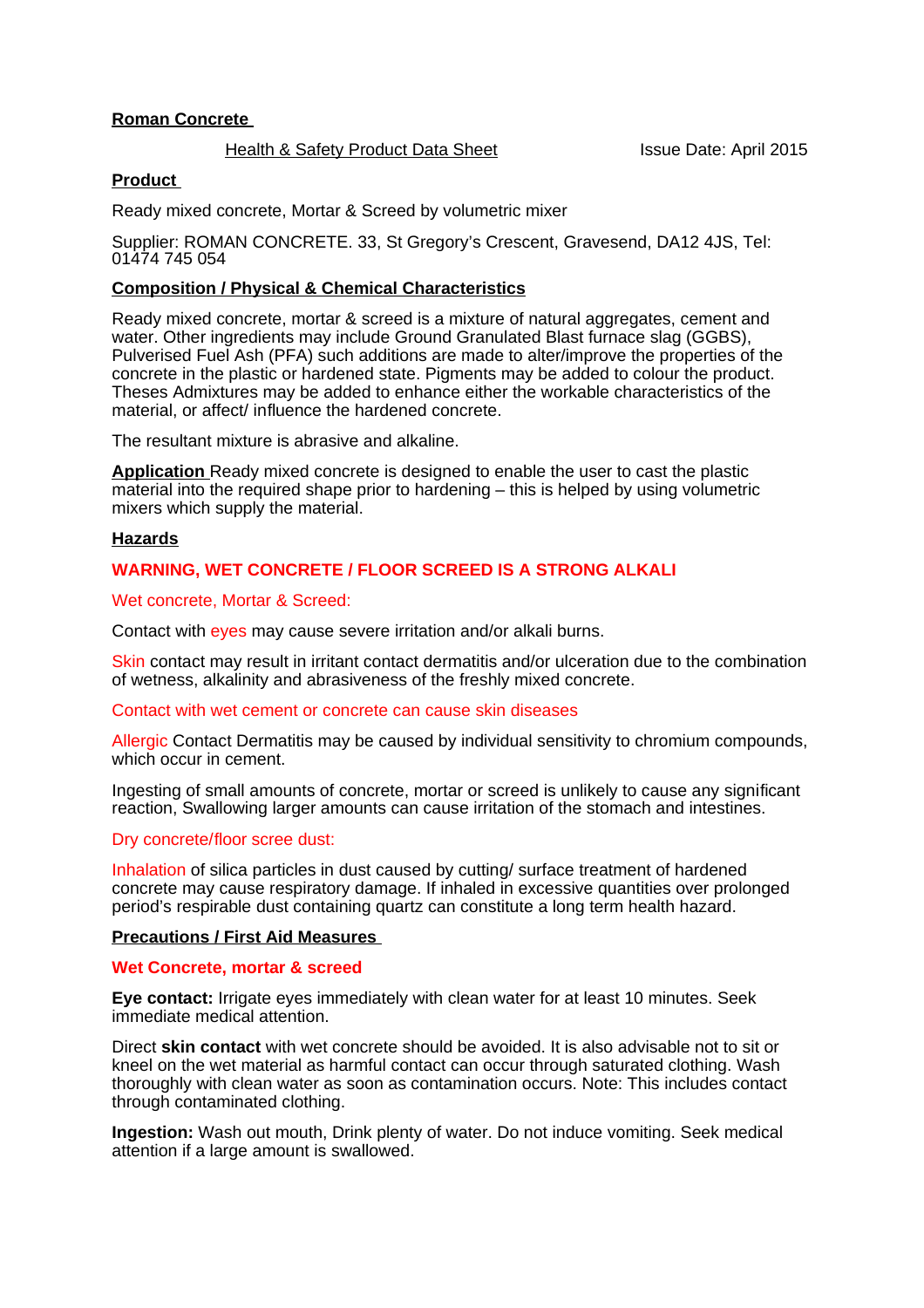**Inhalation** of concrete, mortar & screed dust should be avoided. If irritation occurs, move to fresh air. If nose or airways become inflamed seek medical advice.

#### **Fire fighting measures**

Materials do not support combustion. So no fire or explosive hazard.

#### **Accidental release measures**

Personal protection: Avoid contact with skin or eyes. Protective clothing should be worn when handling wet concrete, particularly on arms, hands and feet (e.g. long sleeved clothing, gloves, full length trousers and impervious boots). Respiratory protective equipment should be worn during the surface treatment or cutting of hardened concrete where dust is generated.

Environmental measures: Prevent from entering watercourses, drains or sewers.

Method of cleaning: Any spillage should be recovered immediately while material is still in non-hardened (plastic) State and area washed thoroughly if applicable.

#### **Handling and storage**

#### Wet concrete, Mortar & Screed:

Avoid direct skin and eye contact. The risk of dermatitis and burns are increased if the material is allowed to continue to rub against the skin e.g. in Gloves or down boots, Do not sit/kneel on wet concrete.

#### Dry concrete/floor screed dust:

Minimise creation of dust wherever possible, with work methods and engineering controls being used to reduce exposure. It is strongly advised to have personal protective equipment in such circumstances.

#### **Exposure controls/personal protection**

Wet concrete, Mortar & Screed:

**Hand protection:** Wear suitable impervious gloves.

**Eye protection:** Suitable eye protection is strongly recommended where there is a risk of accidental splashing.

**Skin protection:** Impervious long sleeved clothing, full length. Wear trousers and impervious safety boots to prevent wet concrete/floor screed coming into contact with skin.

## Dry concrete/floor screed dust:

Occupational Exposure Standards (OES), or Workplace Exposure Limits (WEL), for inhalants and respirable dusts are set by the Health and Safety Executive.

These are published annually in HSE Guidance Note EH40. The following limits (8 hour time weighted averages) (TWA)

Total inhalable dust 10mg/m3 OES

Respirable dust 4 mg/m3 OES

Respirable crystalline silica 0.1mg/m3 WEL.

**Engineering control measures:** Containment and local exhaust ventilation where airborne dust is likely to reach exposure limits.

**Respiratory protection:** Suitable respiratory protective equipment to HSE approved standard if engineering control measures are insufficient

## **Physical and chemical properties**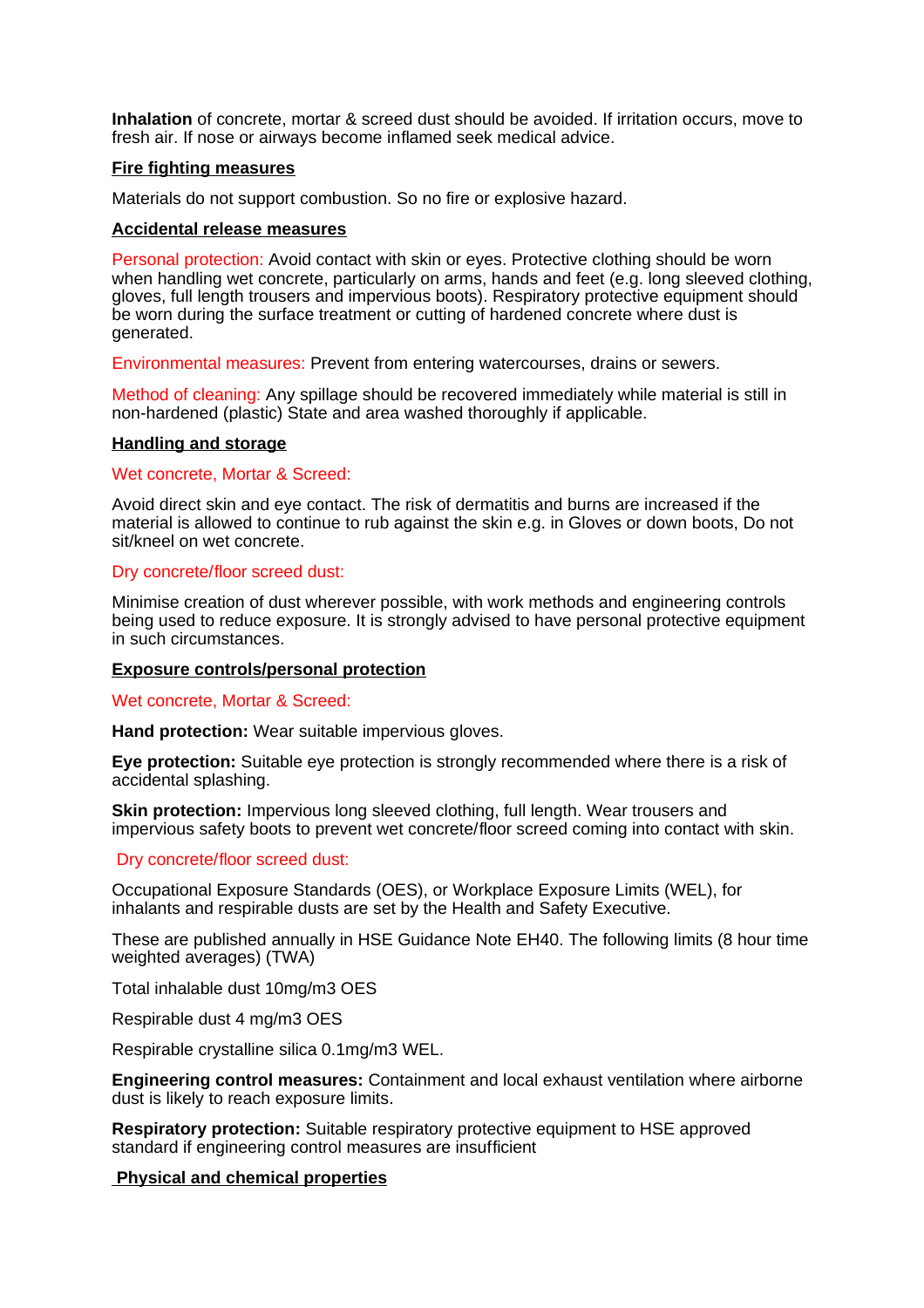Detailed properties vary according to specific mix however, all concretes are:

- Abrasive
- Alkaline (typically pH value 10 14)

## **Stability and reactivity**

No safety issues relating to stability and reactivity of product under normal conditions.

Becomes Alkaline with the addition of moisture.

## **Toxicological information**

#### Wet concrete, mortar & screed:

**Eye contact:** May cause irritation or alkali burns.

**Skin contact:** May cause alkali burns and acute allergic dermatitis in people sensitised to chromium compounds. Long term exposure may cause irritant contact dermatitis, which can lead to sensitisation of the skin to chromium compounds.

**Inhalation:** Inhalation of large quantities of dust may cause lung damage, leading to permanent disability and in extreme cases may lead to premature death.

**Ingesting** of small amounts of concrete, mortar or screed is unlikely to cause any significant reaction, Swallowing larger amounts can cause irritation of the stomach and intestines.

## Dry concrete/floor screed dust:

**Eye contact:** May cause transient irritation.

**Skin contact:** No harm likely with brief or occasional contact

**Inhalation:** Inhalation of large quantities of dust may cause lung damage, leading to permanent disability and in extreme cases may lead to premature death.

**Ingestion:** No harm likely

## **Ecological information**

When used as intended no environmental impact is anticipated.

Do not allow material to enter watercourses, drains or sewers.

## **Transportation & Waste Disposal**

The carriage of concrete is not subject to hazardous substance conveyance regulations and vehicle labelling is not required. In the event of spillage, entry of material to watercourses should be avoided. Unused hardened concrete is not hazardous but should be disposed of in accordance with local legal requirements.

## **Regulatory information**

- Chemicals (Hazard Information and Packaging for Supply) Regulations
- Classification: Irritant (+hazard symbol)
- R38 Irritating to skin
- R41 Risk of serious damage to eyes
- R43 May cause sensitisation by skin contact
- S24 Avoid contact with skin
- S25 Avoid contact with eyes
- S26 If contact with eyes rinse immediately with clean water and seek medical advice